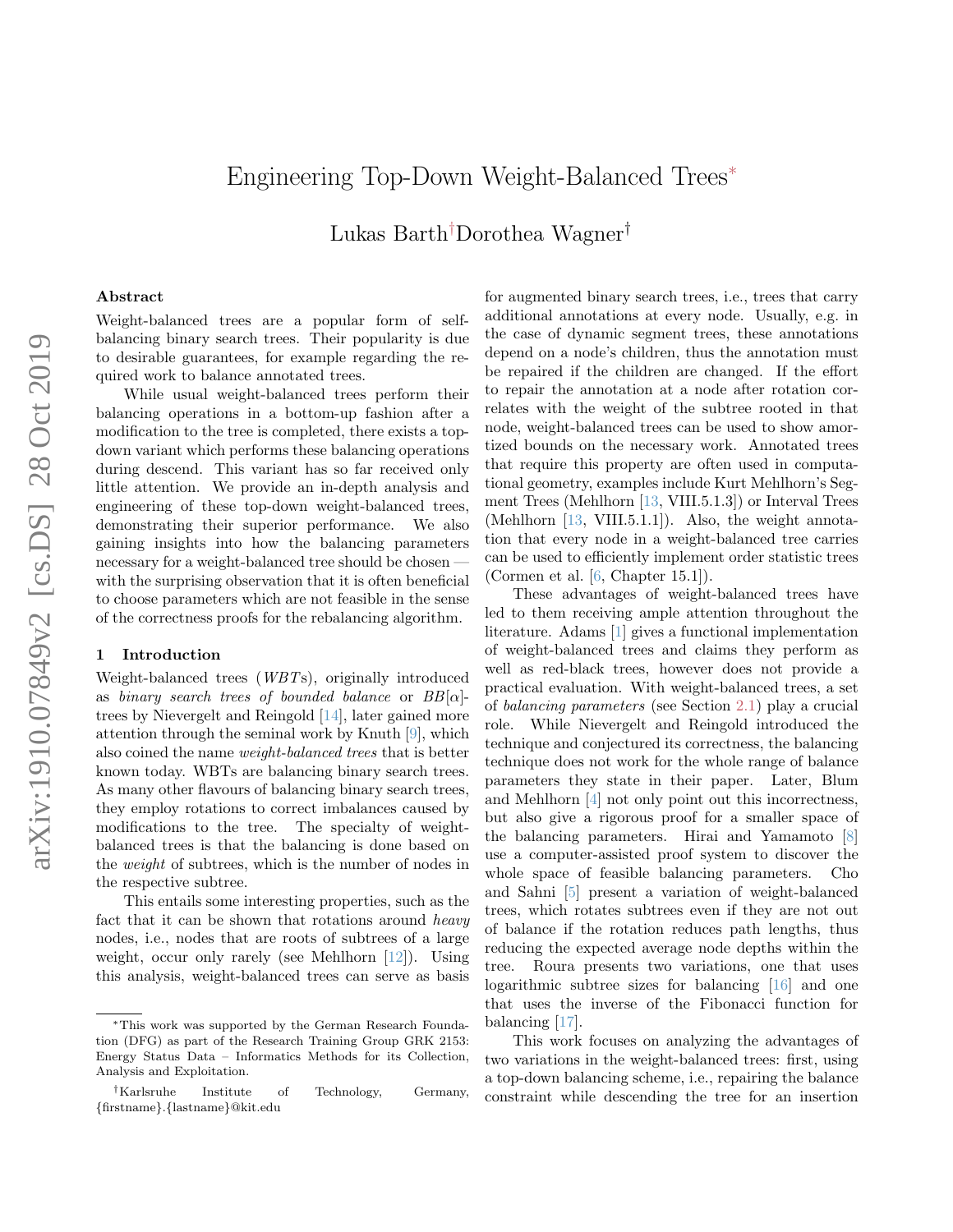(resp. removal), instead of having a second bottom-up pass over the traversed tree path. Second, the effect that the choice of balancing parameters (especially "infeasible" parameters) has. The idea of top-down rebalancing has also been explored for other types of balanced binary search trees, such as red-black trees (Tarjan [\[18\]](#page-10-7)) or weak AVL trees (Haeupler et al. [\[7\]](#page-9-4)). Rebalancing weight-balanced trees from the top down has an interesting history: While the original proposal (although incorrect, as Blum and Mehlhorn have shown) by Nievergelt and Reingold was already a top-down algorithm, the supplied proof by Blum and Mehlhorn only works for a bottom-up rebalancing. Later, Lai and Wood [\[10\]](#page-10-8) have provided a top-down rebalancing algorithm and shown its correctness. This is the foundation for our contribution. However, the topdown variant of weight-balanced trees has received little attention so far. To our knowledge, no empirical analysis of top-down weight-balanced trees has been done yet.

Our Contribution In this paper, we provide a comprehensive experimental evaluation of top-down as well as bottom-up weight-balanced trees and the possible choices for the balancing parameters, resulting in recommendations when to use which tree variant based on the expected usage pattern. We gain the insight that top-down weight-balanced trees should be preferred over bottom-up weight-balanced trees, and most of the time they can compete with the performance of red-black trees. Moreover, we gain the surprising insight that regarding the choice of balancing parameters, it often is beneficial to chose parameters that violate the theoretical guarantees in favor of a better empirical balance. We also publish thoroughly engineered implementations of all evaluated trees.

#### <span id="page-1-5"></span>2 Top-Down Weight-Balanced Trees

In this section, we describe the top-down balancing approach for weight-balanced trees. We start by introducing notation and recapitulating the workings of bottomup weight-balanced trees in Section [2.1.](#page-1-0)

<span id="page-1-0"></span>2.1 Weight-Balanced Trees We denote a tree  $T$ with node set V and edge set E as  $T = (V, E)$ . Every node  $v$  can have a left (resp. right) child, which we denote by  $L(v)$  (resp.  $R(v)$ ), and say  $L(v) = \perp$ (resp.  $R(v) = \perp$ ) if v has no left (resp. right) child. Additionally, in a weight-balanced tree, each node has an associated weight. Note that different notions as to what the weight of a node is are found throughout the literature. For us, the weight of v, denoted as  $|v|$ , is the number of nodes in the subtree rooted in  $v$  plus one.[1](#page-1-1) Thus, a leaf has weight 2. Also, since in the case  $L(v) = \perp$  the left subtree has zero nodes, it results that  $|L(v)| = 1.$ 

The balance criterion for weight-balanced trees limits the relative difference between the weight of the left subtree and the right subtree at every node. The balance criterion and the balancing mechanism use two parameters,  $\langle \Delta, \Gamma \rangle$ <sup>[2](#page-1-2)</sup> Balance is achieved at node v if both

<span id="page-1-3"></span>
$$
(2.1) \t|L(v)| \cdot \Delta \ge |R(v)| \text{ and}
$$

<span id="page-1-4"></span>
$$
(2.2) \t\t |R(v)| \cdot \Delta \ge |L(v)|.
$$

Note that the  $\Gamma$  parameter is not directly relevant for the balance criterion. If the balance criterion is violated during a modification of the tree, the Γ parameter is used to determine the correct balancing procedure. In [\[4\]](#page-9-2), Blum and Mehlhorn show that if  $\langle \Delta, \Gamma \rangle$  are chosen in a particular way, and rotations are applied as described in [\[14\]](#page-10-0), this balance criterion is an invariant of the data structure at every node. The proof is technical and tedious, so we do not summarize it here.

Insertion and Deletion in Bottom-Up Weight-Balanced Trees The first pass for insertion and deletion in bottom-up weight-balanced trees is performed as with unbalanced binary search trees. For an insertion, follow the search path for the new node until you walk out of a leaf. This is the position where to insert the new node. For a deletion of  $v$ , if  $v$  is a leaf, just delete it. If it has only one child, replace  $v$  by its only child, splicing the node out of the tree. Otherwise, find the largest node in  $L(v)$  (resp. the smallest node in  $R(v)$ , and swap v with that node. Now, v has at most one child and we can proceed as above. The insertion procedure is also shown in Algorithm [1.](#page-3-0)

During the above, we do not pay attention to any balance criterion. Thus, after insertion and deletion, the balance might be violated at several nodes on the path from the tree's root to the position of insertion or deletion. In bottom-up weight-balanced trees, we repair the tree by traversing that path back up, repairing imbalances using single rotations and double rotations as necessary.

Rebalancing Operation Whenever the balance criterion at a node  $v$  is violated, a single or double rotation as depicted in Figure [1](#page-2-0) is performed to reestablish balance. Since the process is symmetric for the right and left subtrees, we only discuss the case that the right subtree has become too heavy (because of an insertion into  $R(v)$  or a deletion from  $L(v)$ ).

<span id="page-1-1"></span><sup>&</sup>lt;sup>1</sup>Note that this corresponds to the number of ⊥ entries in the subtree rooted in v.

<span id="page-1-2"></span><sup>&</sup>lt;sup>2</sup>We are using the notation from Hirai and Yamamoto  $[8]$ .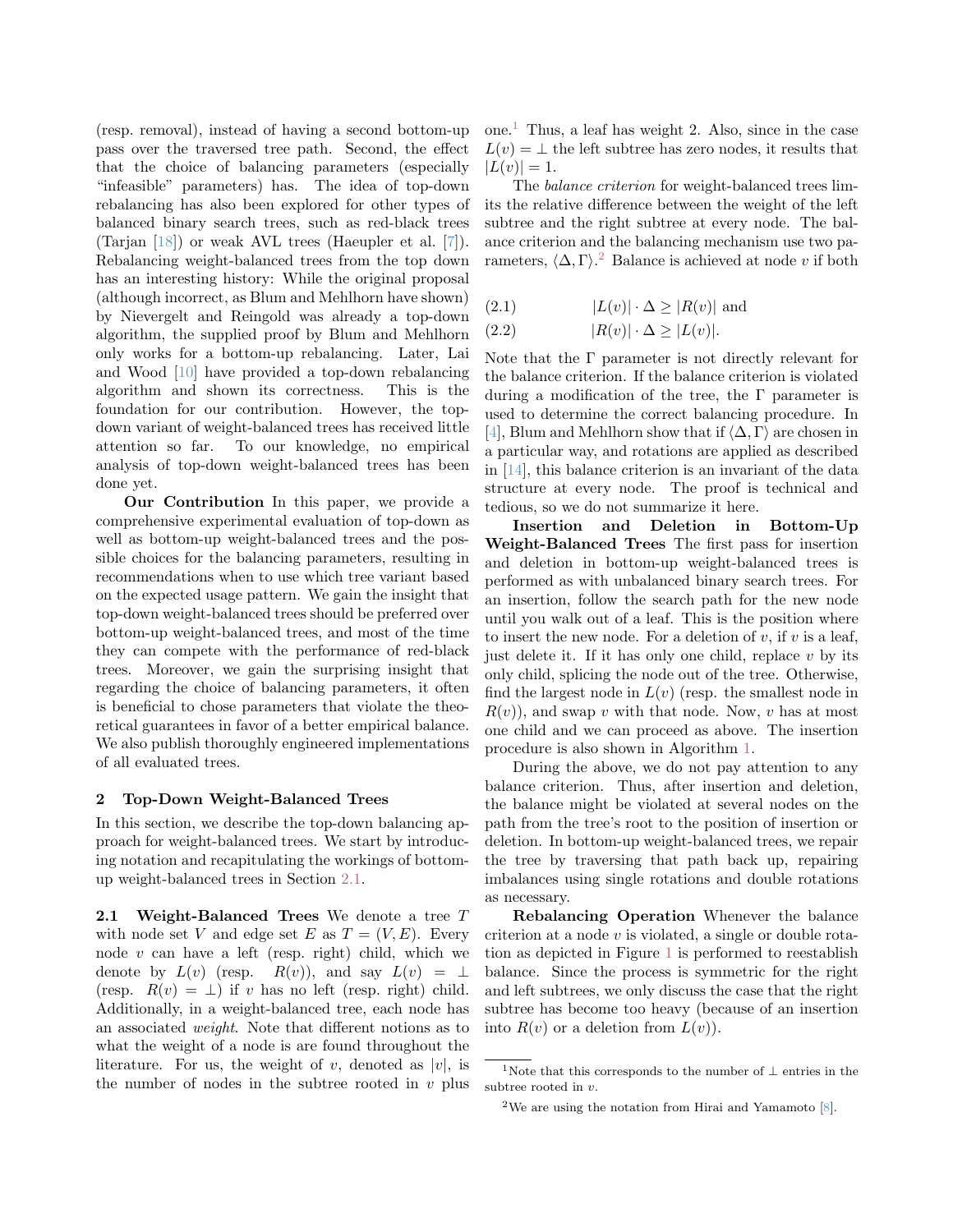<span id="page-2-0"></span>

Figure 1: The result of a single left rotation around  $v$  and a double rotation, first right around  $r$ , then left around v. Note that the node names differ from the notation in text to provide consistent labels before and after rotation. Also, the notation is reversed from the function notation to yield more natural node names. For example, rll corresponds to  $L(L(R(v)))$ . Triangles indicate (possibly empty) subtrees that have been omitted.

Given a  $\langle \Delta, \Gamma \rangle$  pair as defined above, the first decision at  $v$  is whether to perform a rotation at all. A rotation is performed if (in the case of a possible rightoverhang)  $|L(v)| \cdot \Delta < |R(v)|$ . A left rotation around  $v$  will certainly reduce the weight of  $v$ 's right subtree, essentially removing  $R(v)$  and the subtree rooted in  $R(R(v))$  from below v. However if  $L(R(v))$  is too heavy, after the rotation, the balance at the old  $R(v)$  could be violated. Thus, if  $|L(R(v))| > |R(R(v))| \cdot \Gamma$ , we perform a double rotation as shown in Figure [1.](#page-2-0) [3](#page-2-1) This procedure has been shown to always reestablish balance at all involved nodes by Blum and Mehlhorn if  $\langle \Delta, \Gamma \rangle$  is chosen appropriately.

Balancing Parameter Space When talking about the balancing parameters  $\langle \Delta, \Gamma \rangle$ , we often call them *feasible* or *infeasible*. A parameter set  $\langle \Delta, \Gamma \rangle$ is feasible (for bottom-up rebalancing resp. top-down rebalancing) if the respective balancing algorithm has been shown to be correct for  $\langle \Delta, \Gamma \rangle$ , i.e., if it is guaranteed that all nodes satisfy [\(2.1\)](#page-1-3) and [\(2.2\)](#page-1-4) after rebalancing. Otherwise, the parameter set is called infeasible. Note that an infeasible parameter set still yields a valid binary search tree.

Regarding the feasible values for  $\langle \Delta, \Gamma \rangle$ , the first thing to note is that the two correctness proofs from Blum and Mehlhorn as well as Lai and Wood [\[10\]](#page-10-8) use a different notation than  $\langle \Delta, \Gamma \rangle$ . In these proofs, the balancing factor is  $\alpha$ , and the balancing criterion is

$$
\alpha \le \frac{|L(v)|}{|L(v)| + |R(v)|} \le (1 - \alpha)
$$

Looking at only one side of both types of balance constraints (the other side is symmetric), from  $|L(v)|/(|L(v)| + |R(v)|) > \alpha$  and  $\Delta |L(v)| > |R(v)|$ , we get that  $\Delta = (1 - \alpha)/\alpha$ . In fact, using the upper bound

on  $\alpha$  given by Blum and Mehlhorn,  $\alpha \leq 1$  – √  $2/2$ , this on  $\alpha$  given by Bium and Meninorn,  $\alpha \leq 1 - \sqrt{2}/2$ , this leads to  $\Delta \geq 1 + \sqrt{2}$ . Note that the larger the value for  $\alpha$  (and the smaller the value for  $\Delta$ ), the better we expect the tree to be balanced, i.e., we expect the smallest average node depths for these values. For their correctness proofs, both Blum and Mehlhorn as well as Lai and Wood fix the second balance parameter (the parameter deciding whether to use single or double rotation, call it  $\gamma$ ) to  $\gamma = 1/(2 - \alpha)$ . Again, taking the two different forms of constraints for a double rotation, namely  $|L(v)| > \Gamma |R(v)|$  and  $|L(v)|/(|L(v)| + |R(v)|) > \gamma$ , it follows that  $\Gamma = \gamma/(1-\gamma)$  and therefore  $\Gamma = 1/(1-\alpha)$ . Follows that  $I = \gamma/(1-\gamma)$  and therefore  $I = 1/(1-\alpha)$ .<br>With this, for  $\alpha = 1-\sqrt{2}/2$ , it follows that  $\Gamma = \sqrt{2}$ , and with that the most common (and maximally balanced) with that the most common (and<br>choice for  $\langle \Delta, \Gamma \rangle = \langle 1 + \sqrt{2}, \sqrt{2} \rangle$ .

However, Hirai and Yamamoto [\[8\]](#page-10-4) have shown that in the bottom-up balancing case, the feasible space for  $\langle \Delta, \Gamma \rangle$  is in fact a nonempty polytope, i.e., the linear dependency between  $\Delta$  and  $\Gamma$  (resp.  $\alpha$  and  $\gamma$ ) is not necessary. The only integral choice for  $\langle \Delta, \Gamma \rangle$  within the polytope is  $\langle 3, 2 \rangle$ . Integral values for  $\langle \Delta, \Gamma \rangle$  are interesting since (as Roura [\[16\]](#page-10-5) shows), using floating interesting since (as Koura  $[10]$  shows), using noating point arithmetic, or even worse, computing  $\sqrt{2}$  during balancing, is a major factor slowing down weightbalanced trees. Note that with the relationship between  $\Delta$  and  $\Gamma$  (resp.  $\alpha$  and  $\gamma$ ) established by Blum and Mehlhorn, the  $\Gamma$  value for  $\Delta = 3$  would have been  $\Gamma = 4/3.$ 

The correctness proof for top-down balancing from Lai and Wood holds only for  $\alpha \leq 1/4$ , meaning that we expect the best balanced top-down weight-balanced trees for  $\alpha = 1/4$ , which translates to  $\langle \Delta, \Gamma \rangle = \langle 3, 4/3 \rangle$ . Note that even though this means that  $\Delta = 3$  is feasible for top-down balancing, the aforementioned  $\langle 3, 2 \rangle$  possibly is not a feasible choice in the top-down case, since it is unclear how the feasible polytope looks like.

<span id="page-2-1"></span><sup>3</sup>Note that the node names in the figure differ from the node names in text to allow for consistent names before and after rotation.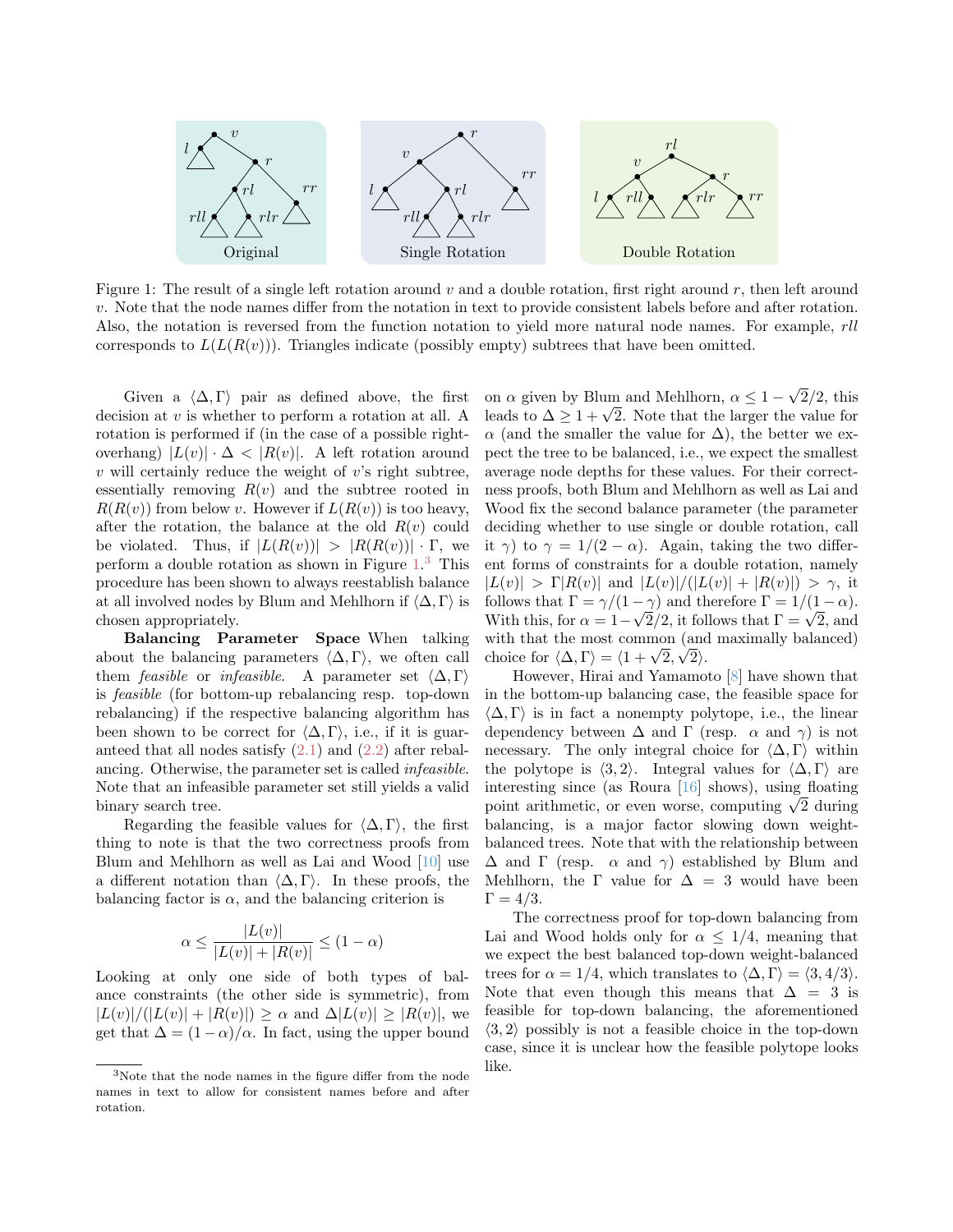2.2 From Bottom-Up to Top-Down Weightbalanced trees as described above perform two full traversals of the path from the tree's root to a leaf (resp. to-be-deleted node) for each insertion and deletion: One traversal down to perform the deletion or insertion, and one traversal up to check for and repair the balance. However, whenever we know that we will definitely delete a node (e.g., because we know that the value to be deleted is in the set represented by the tree), or that we will definitely insert a node (e.g., because we allow multiple nodes with the same value to be inserted), it is possible to perform necessary repair operations on the first traversal towards the leaves.

Algorithm [1](#page-3-0) shows pseudocode for such an insertion. Note that while Insert descends the tree towards the insertion position for  $n$ , RepairDuringInsertion is called at every node, performing rotations as if  $n$  was already inserted into the appropriate subtree, but without that subtree being rebalanced before. The pseudocode omits some technical details, such as correctly adjusting the weights of the nodes that become ancestors of  $v$  because of a rotation, and correctly descending in case of a rotation. Consider as an example for a more complicated procedure the case that  $n > v$ ,  $n > R(v)$ , that the insertion causes  $|R(v)| > |L(v)| \cdot \Delta$  and that  $|L(R(v))| >$  $|R(R(v))| \cdot \Gamma$ . Then, RepairDuringInsertion calls a double rotation (see Figure [1\)](#page-2-0), after which  $n$  should of course still be inserted below the old  $R(R(v))$  (rr in Figure [1\)](#page-2-0). However, that node is not a descendant of  $v$ anymore.

Note that this approach does not lead to the same trees as the bottom-up approach. In the bottomup approach, during rebalancing at node  $v$ , balance is already established at  $L(v)$ ,  $R(v)$  and all nodes below. In the top-down approach, this balance can be violated by up to one node. For the top-down procedure, Lai and Wood show that even though the lower nodes cannot yet be assumed to be balanced, the above procedure balances all involved nodes, if  $\langle \Delta, \Gamma \rangle$  is chosen appropriately.

The approach outlined here assumes that every insertion and removal always changes the tree. This is not necessarily the case, as a removal of a value that is not in the tree will fail, and so will insertion if the tree is used to implement a set (instead of a multiset) and the value is already in the tree. The case that the tree is not modified can naively be accommodated by having a second pass over the modified path in that case. Obviously, with this naive solution, top-down rebalancing is only a useful approach if the number of modifying insertions and removals is way higher than the number of non-modifying ones. However, careful analysis by Lai and Wood [\[10\]](#page-10-8) shows that for a correct **Algorithm 1:** Top-down insertion of a node  $n$ .

```
Function RepairDuringInsertion(n, v):
if n \leq v then
   if |L(v)| + 1 > |R(v)| \cdot \Delta then // +1 b/c
    we insert into left subtree
      if (n \leq L(v) and
        |R(L(v))| > (|L(L(v))|+1) \cdot \Gamma or
         (n > L(v) and
        |R(L(v))| + 1 > |L(L(v))| \cdot \Gamma) then
         doubleRotation(v);
      else
         singleRotation(v);
else
   /* Omitted, symmetric to the case
      n \leq v */
```
## Function Insert $(n)$ :

$$
\begin{array}{|l|l|} & v \leftarrow root;\\ & \text{while } true\ \mathbf{do}\\ & |v| \leftarrow |v|+1;\\ & \text{RepairDuringInsertion }(n,v);\\ & \text{if } n \leq v\ \mathbf{then}\\ & \text{if } L(v) = \bot\ \mathbf{then}\\ & L(v) \leftarrow n;\\ & \text{return};\\ & \text{else}\\ & v \leftarrow L(v);\\ & \text{else}\\ & \text{/* Omitted, symmetric to the case}\\ & n \leq v\\ & & * \end{array}
$$

<span id="page-3-0"></span>choice of rebalancing parameters, top-down rebalancing keeps the balancing criterion intact even if the algorithm aborts the operation during descend, either because a key to be deleted is not in the tree or because a key to be inserted is already in the tree. $4$ 

### 3 Evaluation

We now provide an in-depth experimental evaluation of the various flavours of weight-balanced trees. This evaluation encompasses multiple parts: First, we measure the time that operations such as inserting into and removing from the trees take in Section [3.1.](#page-4-0) Since the time necessary to search for a vertex in a tree is only dependent on the depth of the respective node, and measuring the average node depth is less noisy than measuring the time a search takes, we use this measure instead of measuring search timings in Section [3.2.](#page-7-0) Also in that section we look at how much the balancing criterion is

<span id="page-3-1"></span><sup>&</sup>lt;sup>4</sup>Lai and Wood call this a *redundant* operation.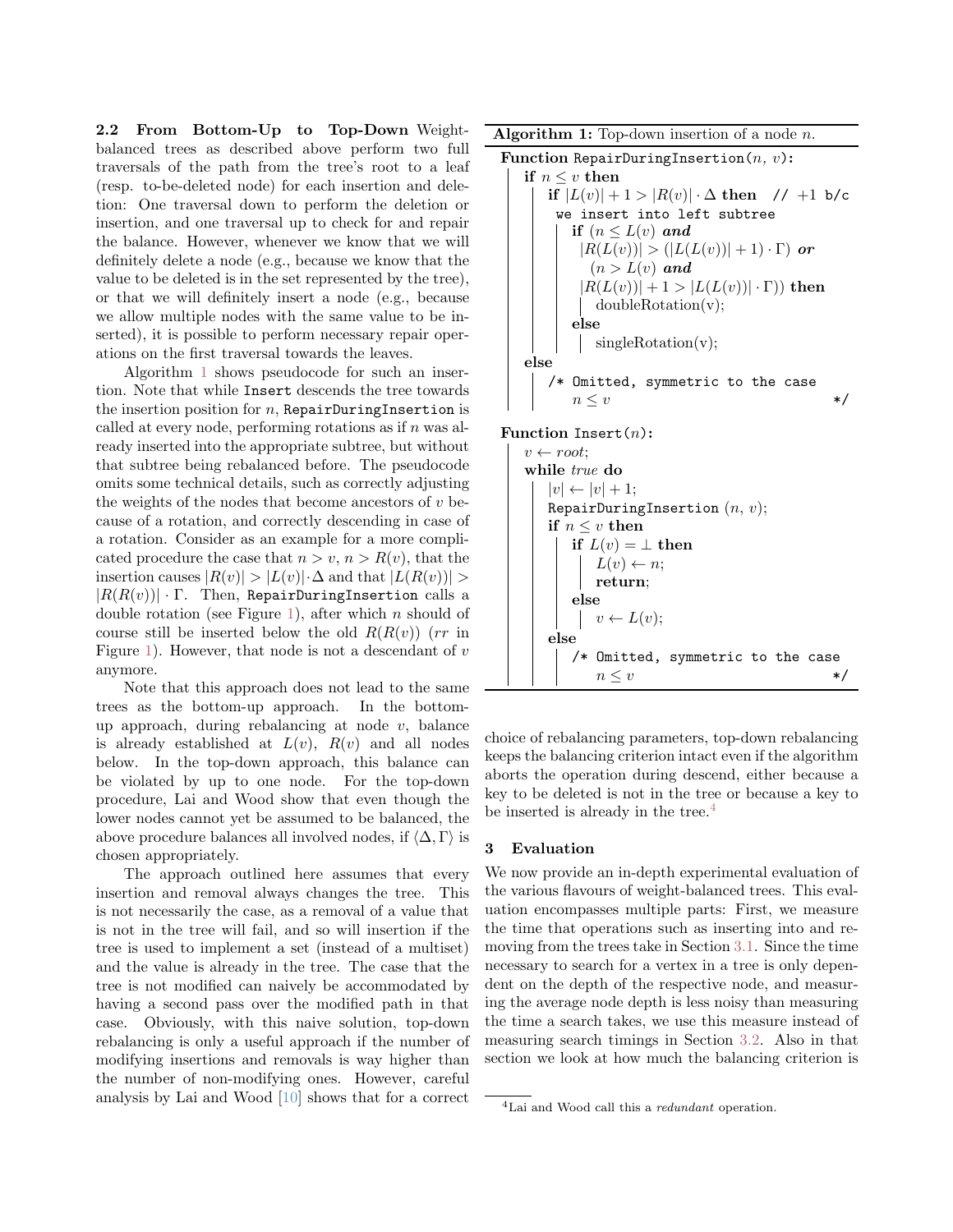violated when one chooses balancing parameters outside the feasible space. All these analyses are done for different kinds of test data, resembling a broad spectrum of use cases. To study the various rebalancing schemes in even more realistic scenarios, we use sequences of tree operations captured during the execution of an optimization algorithm utilizing a balancing search tree in Section [3.3.](#page-7-1) Finally, we take a look at the total number and weight of rotated nodes in Section [3.4.](#page-8-0)

We implemented all trees in  $C++$ , our implementation including all the benchmarking code can be found at:

# [https://github.com/tinloaf/ygg/releases/tag/](https://github.com/tinloaf/ygg/releases/tag/version_used_for_alenex20) [version\\_used\\_for\\_alenex20](https://github.com/tinloaf/ygg/releases/tag/version_used_for_alenex20)

Additionally, we publish all raw results obtained from our experiments as a separate data publication [\[2\]](#page-9-5). See Section [A](#page-0-0) in the appendix for further details.

All measurements are taken on a machine with 192 GBs of DDR4 memory and two eight-core Intel<sup>®</sup> Xeon <sup>R</sup> Gold 6144 CPUs, which have 32 KB of L1 data cache per core, 1 MB of L2 cache per core and a total of 25 MB of L3 cache per CPU. However, we did not run multiple benchmarks concurrently. The size of our trees' nodes is 40 bytes. In the following experiments, the largest tested trees usually have size  $\approx 4 \times 10^6$ , which leads to a memory footprint of around 150 MB, well above L3 cache sizes. We therefore expect to see the effects of caching for the larger tested trees, and little to no caching effects for trees of at most  $6 \times 10^5 \approx 25 \text{ MB}/40 \text{ B} \text{ nodes}.$ 

In the following evaluation, we compare the following balanced binary search trees: First, a (bottomup) red-black tree as baseline, denoted red-black. Second, the basic version of a weight-balanced tree, with bottom-up balancing, denoted bottom-up. Third, the top-down weight-balanced tree, denoted top-down. For the top-down weight-balanced trees, we evaluate different choices for the balancing parameters  $\langle \Delta, \Gamma \rangle$ : First, the choices listed and explained in Section [2.1:](#page-1-0)  $\langle 1 +$  $\langle 2, \sqrt{2} \rangle$  (the original parameter set given by Blum and Mehlhorn  $[4]$ ,  $\langle 3, 2 \rangle$  (the integral parameters suggested by Hirai and Yamamoto [\[8\]](#page-10-4)) and  $\langle 3, 4/3 \rangle$  (the parameters from the top-down correctness proofs by Lai and Wood [\[10\]](#page-10-8)). Note that even though the first two are not feasible in the sense of the top-down correctness proof by Lai and Wood, we still use them for the top-down balancing technique. Similarly, we try the additional choice of  $\langle 2, 3/2 \rangle$ . Even though  $\Delta = 2$  is not a feasible choice for top-down or bottom-up balancing, we want to evaluate how this smaller  $\Delta$  value (which we expect to lead to a better balance) performs in practice. For an even more extreme example, we also evaluate  $\langle 3/2, 5/4 \rangle$ .

<span id="page-4-0"></span>3.1 Timing Operations We first benchmark the two basic operations insertion and deletion. Our aim is to measure the time these operations take on trees of various sizes for different distributions of nodes' keys. Specifically, for each benchmark we first create a random tree of a certain base size (the base tree), and then remove five percent of the nodes resp. insert five percent new nodes. For all benchmarks, we employ four different methods to generate nodes' keys: First in the uniform case, we generate keys uniformly at random. Second, we assume that the search tree may be used to index data that pertains to physical or social sciences. In this case, Zipf's Law (see [\[15\]](#page-10-9)) states that this data, e.g. text corpora, often follow a Zipf distribution. We accommodate this fact with the zipf case, in which nodes' keys are picked using a Zipf distribution. Third, it seems prudent to study cases with a heavy concentration of the keys in one or two areas of the key space. For this, we use the skewed distribution suggested by Mäkinen  $[11]$  in his analysis of top-down splay trees. In this distribution, every third value is drawn from a uniform distribution over the whole key space, and the other two thirds are drawn from two uniform distributions each spanning only 10% of the key space. Finally, an obvious benchmark case for balancing search trees is partially pre-sorted data. In the pre-sorted case, we first take a sequence of sorted numbers, and then randomly permute half of them. For the deletion benchmark, the node to be deleted is picked uniformly at random in each case.

Note that we do not discuss each plot individually in this section, but only those from which interesting insights can be drawn. The plots that are not mentioned in the text can be found in Appendix [B.](#page-1-5)

To account for randomness effects and measurement noise, we run each experiment for each base tree size on 10 different base trees, and in turn repeat the experiment itself on each base tree until the experiment ran for at least one second on each base tree.

Figure [2a](#page-5-0) shows the time (averaged over all the iterations explained above) it takes to insert 5% new nodes into the seven different trees of various base sizes, for the uniform case. We first see that the bottom-up for the uniform case. We first see that the bottom-up<br>variant (with  $\langle 1 + \sqrt{2}, \sqrt{2} \rangle$ ) is about 30% (resp. 0.2 $\mu$ s) slower than the corresponding top-down variant. We then see that the red-black tree and the  $\langle 2, 3/2 \rangle$ ,  $\langle 3, 4/3 \rangle$ then see that the red-black tree and the  $(2, 3/2)$ ,  $(3, 4/3)$ <br>and the top-down  $\langle 1 + \sqrt{2}, \sqrt{2} \rangle$  variants all show almost the same performance. Interestingly, the variant with the tightest balancing parameter,  $\langle 3/2, 5/4 \rangle$  performs as bad as the bottom-up variant. Note that in this (and all following) plots, shaded areas indicate standard deviation. Where no shaded area is visible, the standard deviation is too small to be visible.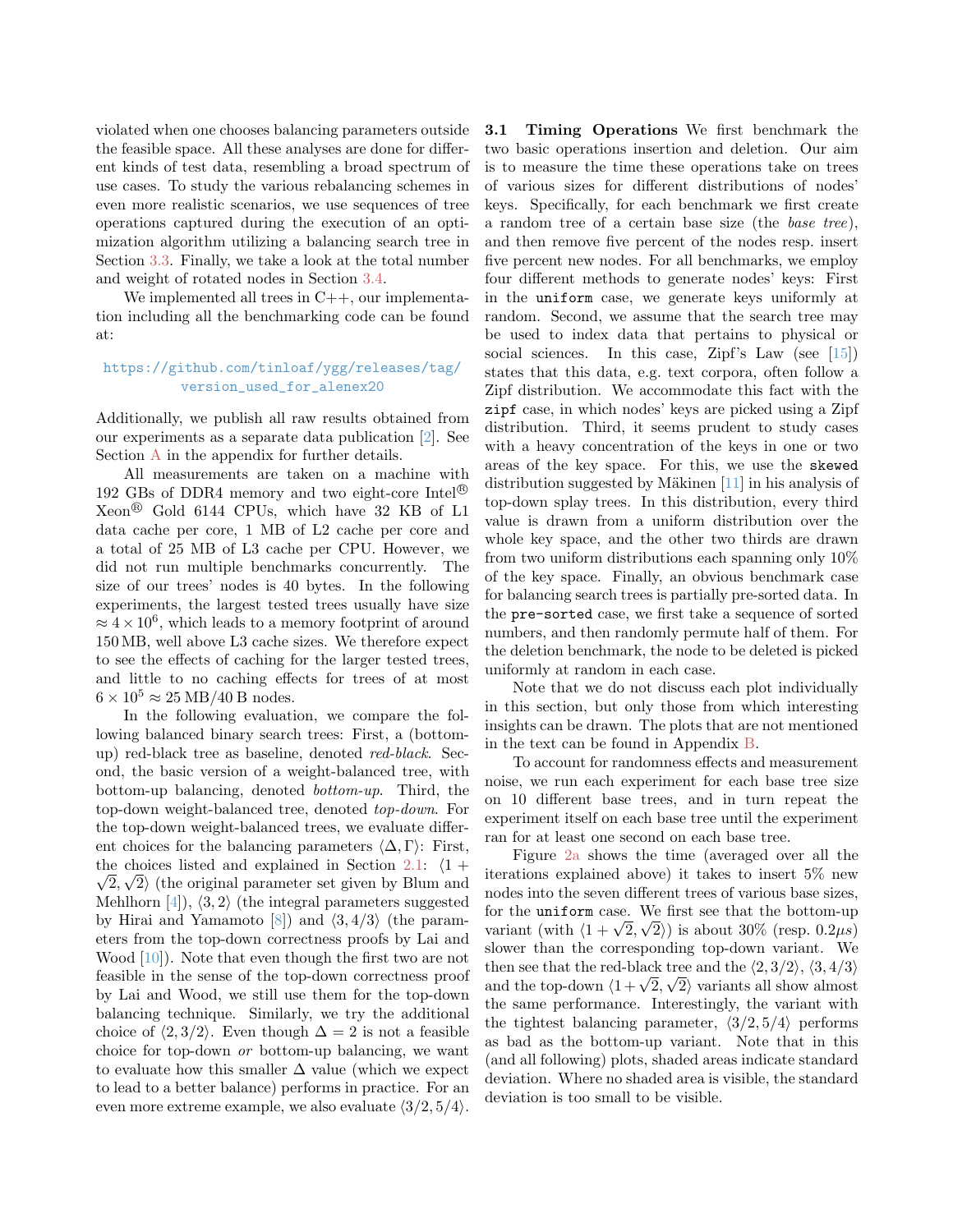<span id="page-5-0"></span>

(a) Nodes' keys chosen from a uniform distribution.

(b) Nodes' keys chosen from a Zipf distribution.

Figure 2: Times to insert 5% new nodes into trees of various sizes. The x axis specifies the size of the base tree. The y axis reports the time needed for a single insertion in microseconds. Shaded areas indicate standard deviation.

When performing the same experiment with node keys chosen from a Zipf distribution (shown in Figure [2b\)](#page-5-0), results look very different: Here, the two strongly balanced variants  $(\langle 2, 3/2 \rangle)$  and  $\langle 3/2, 5/4 \rangle$  outclass all other variants. Also, all but the top-down variant outclass the red-black tree, with a factor of 3 between the best balanced weight-balanced tree and the red-black tree. Results for the skewed distribution (shown in Figure [8a](#page-12-0) in Appendix [B\)](#page-1-5) are less pronounced, but similar. For the pre-sorted case, the results are very similar to the uniform case and can be found in Figure [8b](#page-12-0) in Appendix [B.](#page-1-5)

Since we implemented all mentioned trees ourselves, the question of how efficient our implementations are as a whole comes to mind. For the insertion benchmark, we added the C++ STL's std:: $multiset^5$  $multiset^5$  and Boost's intrusive::multiset to the comparison. The plot can be found in Appendix [B,](#page-1-5) Figure [10.](#page-13-0) As can be seen, all our trees perform slightly better than std::multiset, but slightly worse than boost::intrusive::multiset. We may therefore assume that our implementations are properly optimized.

Next, we look at the deletion operation. Figure [3a](#page-6-0) shows the uniform case. We see that the  $\langle 2, 3/2 \rangle$  variant has a slight advantage over the red-black tree and all other variants. For deletion, the pre-sorted case (shown in Figure [3b\)](#page-6-0) is especially interesting: Here, all

<span id="page-5-2"></span>

|            | Deletion                         | Insertion                                                |
|------------|----------------------------------|----------------------------------------------------------|
| uniform    | $\langle 2,3/2\rangle\checkmark$ | $\langle 3, 4/3 \rangle / \langle 2, 3/2 \rangle$        |
| skewed     | $\langle 3, 4/3 \rangle \times$  | $\langle 3, 4/3 \rangle / \langle 2, 3/2 \rangle \times$ |
| zipf       | $\langle 3,2\rangle \times$      | $\langle 3/2, 5/4 \rangle$                               |
| pre-sorted | $\langle 3, 4/3 \rangle$         | $\langle 3, 4/3 \rangle / \langle 2, 3/2 \rangle$        |

Table 1: Summary of the benchmark findings, specifying which weight-balanced tree variant was the best for each of our benchmark cases. Where two variants could virtually not be distinguished, we specify both. A checkmark signifies that in this case, the best weightbalanced tree outperformed the red-black tree, a cross the opposite.

weight-balanced trees, but especially the  $\langle 3, 2 \rangle$  variant, clearly outperform the red-black tree. On the other side of the spectrum, for the skewed and zipf cases (shown in Appendix  $B$ , Figure [9\)](#page-12-1), the red-black tree has a slight advantage over the weight-balanced trees.

Our benchmark findings are summarized in Table [1.](#page-5-2) From the results, we can deduce that one should always use the top-down variant, and should never use  $\langle 1 +$  $2, \sqrt{2}$  as balancing parameter. Whether  $\Delta = 2$  or  $\Delta = 3$  is the wiser choice depends on the expected usage pattern. We can also see that the race between red-black trees and weight-balanced trees is a toss-up: While weight-balanced trees seem to be ahead in the uniform and pre-sorted cases, red-black trees exhibit

<span id="page-5-1"></span><sup>5</sup>STL bundled with GCC 8.1, which implements std::multiset as a red-black tree.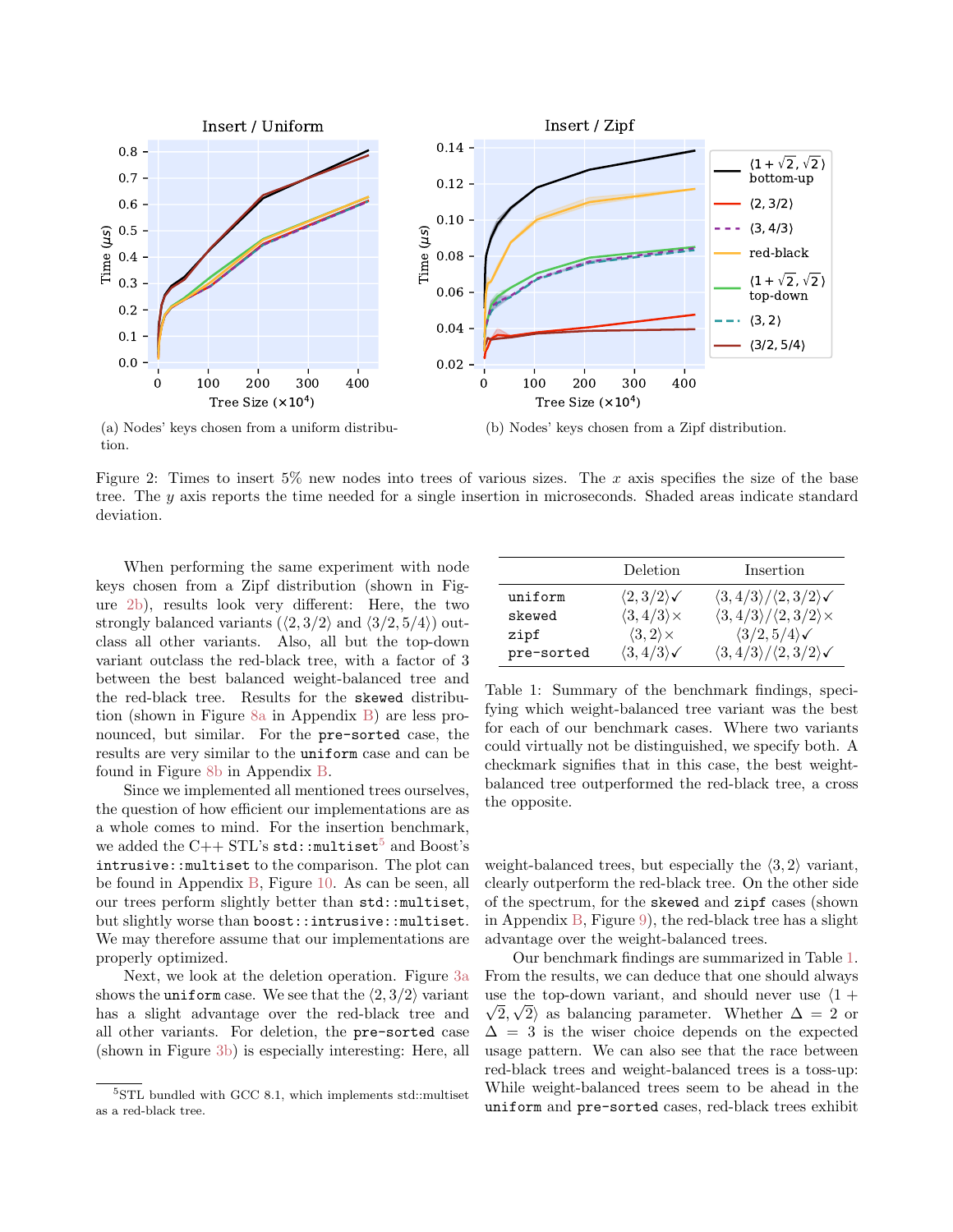<span id="page-6-0"></span>

tion.

Figure 3: Times to delete 5% nodes from trees of various sizes. The x axis specifies the size of the base tree. The y axis reports the time needed for a single deletion in microseconds. Shaded areas indicate standard deviation.

<span id="page-6-1"></span>

tion.

(b) Node keys generated from a Zipf distribution.

Figure 4: Average node depth for various trees. The x axis specifies the size of the tree, the y axis the average node depth. All nodes in every tree were randomly generated, removed once, had their key changed, and were reinserted. The solid lines indicate average values, the shaded areas the standard deviation.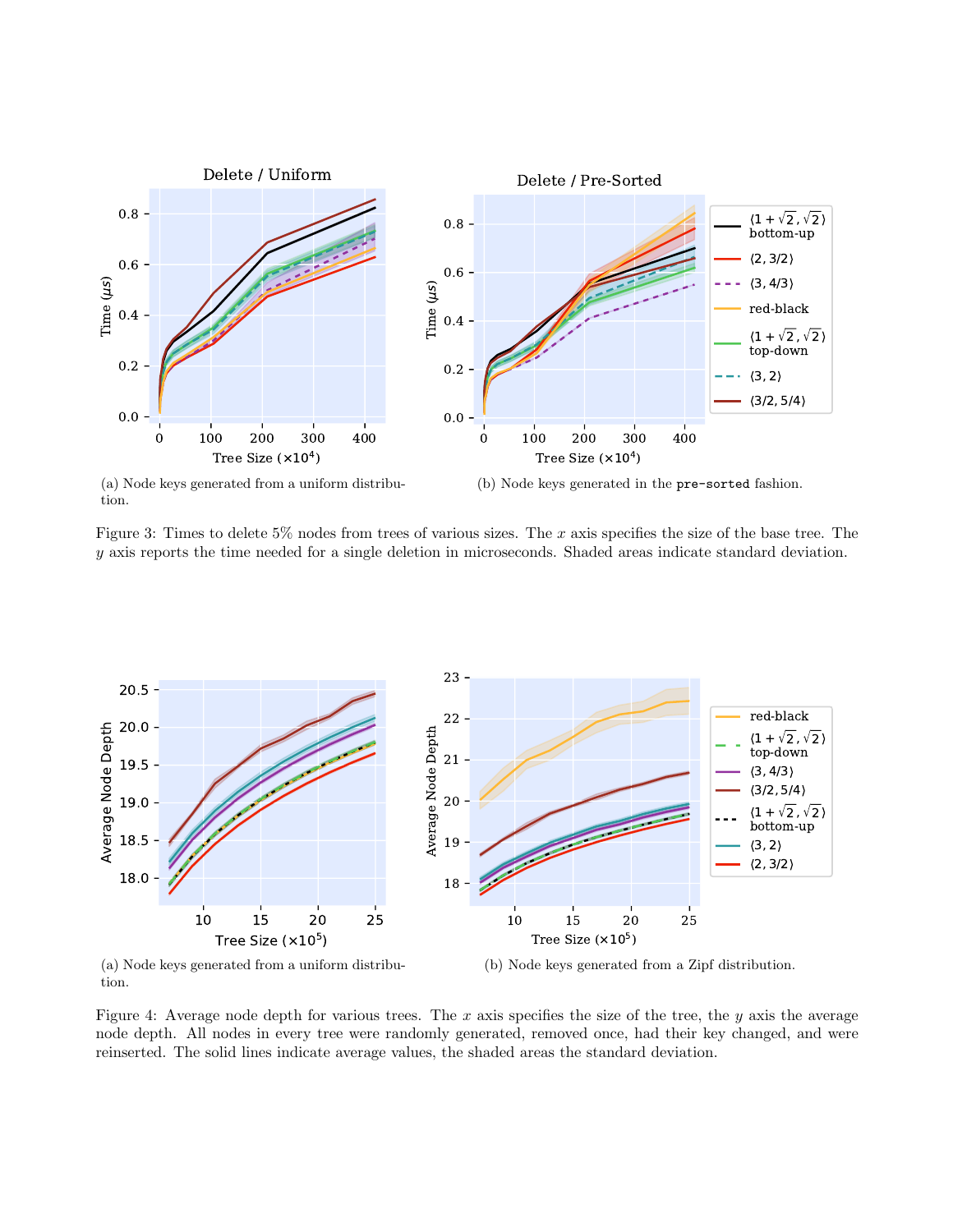<span id="page-7-2"></span>

Figure 5: Number of unbalanced nodes on the  $y$  axis versus number of remove / insert operations on random trees of size  $10^6$  on the x axis. The solid line reports the mean value, the shaded area indicates the standard deviation.

better performance in the skewed and zipf cases.

<span id="page-7-0"></span>3.2 Tree Balance Aside from insertion and deletion times, an interesting metric is the average depth of a node. The average depth determines the expected length of the search path for that node, which not only influences insertion and removal speeds, but even more strongly the search performance. In fact, we do not benchmark runtimes for searches within the trees, since the average depth of the nodes should be the only influencing parameter, with everything else being measurement noise. To analyze the average node depth, we again create random trees of various sizes. Since just creating a tree does not involve the remove operation, and we also want to evaluate the effects of this operation, we iterate over all nodes after creating the tree, and first remove each node from the tree, change its key, and then reinsert it. After this, we compute the average depth of all nodes. Figure [4a](#page-6-1) shows the results for keys being drawn from a uniform distribution.

We see that red-black trees and weight-balanced We see that red-black trees and weight-balanced<br>trees using  $\langle 1 + \sqrt{2}, \sqrt{2} \rangle$  as balance parameters are virtually equally well balanced. The weight-balanced tree using  $\langle 2, 2/3 \rangle$  has a slight advantage over them as we expected, since  $\Delta = 2$  enforces a stricter balance as we expected, since  $\Delta = 2$  enforces a stricter balance<br>than  $\Delta = 1 + \sqrt{2}$ . However, the  $\langle 3/2, 5/4 \rangle$  variant is the worst in terms of balance, even though it is using the smallest  $\Delta$ . This suggests that choosing parameters that are too far outside of the space of feasible choices for  $\langle \Delta, \Gamma \rangle$ , the balancing criterion is violated too badly for the smaller  $\Delta$  to make up for it.

Using a Zipf distribution instead of a uniform distribution for the nodes' keys (shown in Figure [4b\)](#page-6-1) reveals that while the various weight-balanced trees are almost unaffected by the heavily skewed distribution, the red-black tree handles it a lot worse, with more than 10% difference between the best weight-balanced tree and the red-black tree. Interestingly, the skewed case, shown in Figure [11](#page-13-1) in Appendix [B,](#page-1-5) shows results very similar to the uniform case.

The fact that in Figure [4,](#page-6-1) the values for the top-The fact that in Figure 4, the values for the top-<br>down weight-balanced tree with  $\langle 1+\sqrt{2},\sqrt{2} \rangle$  do not differ much from the bottom-up weight-balanced tree with the same balancing parameters (which are infeasible for a top-down balancing approach), and that the (infeasible) parameter pair  $\langle 2, 3/2 \rangle$  outperforms all other trees, hint at the fact that even infeasible balancing parameters for a top-down balancing approach may produce little to no balance violations in practice. We examine this claim by continually counting the number of nodes at which balance is violated while repeatedly removing and re-inserting (with a changed value) random nodes from resp. into a random tree. Figure [5](#page-7-2) shows the results for a tree of size  $10^6$ . We repeat the experiment with 10 different seeds, the line indicates the mean, the shaded areas indicate the standard deviation. We see that for all three<sup>[6](#page-7-3)</sup> evaluated variants, the number of nodes at which balance is violated stabilizes after approximately  $4 \times 10^5$  removals and insertions.<sup>[7](#page-7-4)</sup> We also see that even for the worst of the parameter choices,  $\langle 2, 3/2 \rangle$ , only about  $0.35\%$  of all nodes are unbalanced after  $10^6$  operations. This behavior can be explained by the fact that unbalanced nodes will likely be rebalanced by the next operation that passes over them. Thus, we also expect the unbalanced nodes to have large depths, since nodes close to the root are passed over very frequently.

<span id="page-7-1"></span>3.3 Real-Life Sequences After the experiments on randomly generated data, we finally take a look at tree operations generated from an algorithm that heavily relies on balancing binary trees. To this end, we instrumented the SWAG algorithm by Barth and Wagner [\[3\]](#page-9-6).

<span id="page-7-3"></span><sup>&</sup>lt;sup>6</sup>We excluded  $\langle 3/2, 5/4 \rangle$  here, since it breaks the balancing so badly that it distorts the plot.

<span id="page-7-4"></span><sup>7</sup>One removal and one insertion count as one operation.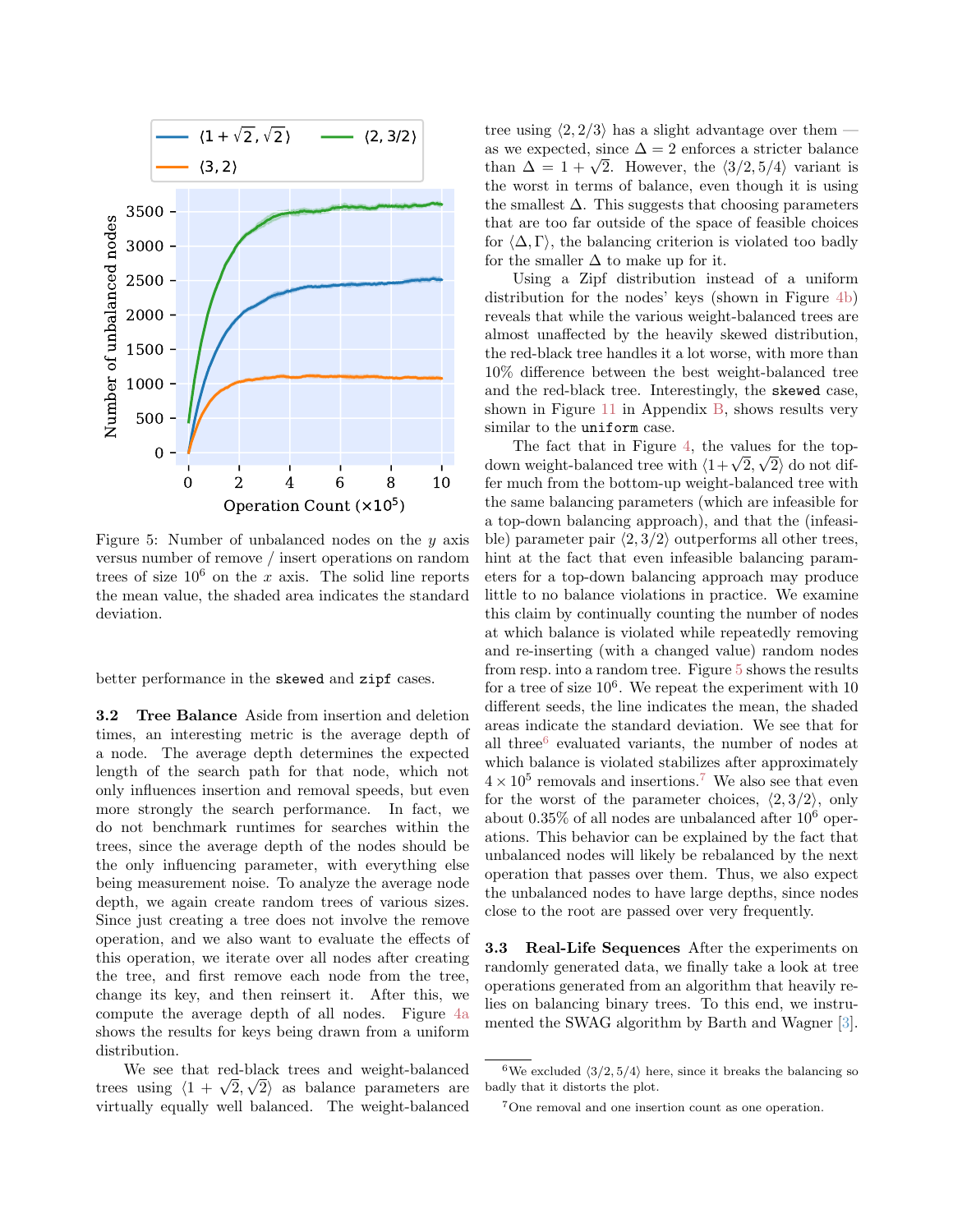<span id="page-8-2"></span>

Figure 6: Times elapsed during the execution of each captured sequence, normalized to the time it took the Figure 6: Times elapsed during the execution of each captured sequence, no<br>bottom-up weight balanced tree with  $\langle 1 + \sqrt{2}, \sqrt{2} \rangle$ . Every dot is one sequence.

This is a scheduling algorithm that in its innermost loop uses a dynamic segment tree, which is built on top of a balancing binary search tree. Note that the algorithm only deletes from and inserts into the tree and never performs any searches. $8$  We collected a total of 514 sequences of tree operations. To benchmark our weight-balanced trees, we replay each sequence ten times for every weight-balanced tree variant. Figure [6](#page-8-2) shows the results, where every dot is the time (averaged over the ten iterations) it took the tree indicated by the x axis to execute one sequence, normalized to the time x axis to execute one sequence, normalized to the time<br>it took the bottom-up  $\langle 1 + \sqrt{2}, \sqrt{2} \rangle$  variant to execute the same sequence. We see that in this specific use case, the  $\langle 3, 2 \rangle$  variant suggested by Hirai and Yamamoto (for the bottom-up variant) performs the best, being about  $30\%$  faster than the bottom-up variant — again, we see the best results for a parameter choice that is infeasible for top-down rebalancing. The top-down feasible variant  $\langle 3, 4/3 \rangle$  performs slightly worse. But even the worst ant  $\langle 3, 4/3 \rangle$  performs slightly worse. But even the worst<br>variant,  $\langle 1 + \sqrt{2}, \sqrt{2} \rangle$  still is more than 23% faster than the bottom-up variant. Note that we have excluded the  $\langle 3/2, 5/4 \rangle$  variant here. It has its mean at approximately 1.15 and would distort the plot.

<span id="page-8-0"></span>3.4 Rotated Node Weight For the final evaluation step, we consider that weight-balanced trees are often chosen because the total weight of the nodes rotated around can be theoretically bounded. This is useful if rotations around larger nodes are expensive, for example because of annotations that need to be repaired. We explore their behavior in this regard by creating random trees of size  $10^6$ , performing a number of operations

(where every operation consists of one node removal and reinsertion with changed key) on them and counting how many rotations occurred, and what the total weight of the rotated nodes is. Figure [7a](#page-9-7) shows how the number of rotations increases with increasing number of operations, Figure [7b](#page-9-7) shows the same for the total weight of the rotated nodes. Note that we excluded the  $\langle 3/2, 5/4 \rangle$  variant here, since  $\Delta = 3/2$  is such a strong balancing requirement that the number of rotations is about 20 times larger than for all the other variants, thus including it would have distorted the plot. The most striking point is that both numbers are significantly smaller for the variants with  $\Delta = 3$ , usually roughly half the number of rotations (resp. total rotation weight) than for the other variants or the red-black tree. The less strict balancing requirement apparently drastically reduces the number of necessary rotations. Whether one uses top-down or bottom-up balancing does not seem to make a serious difference.

It is also notable that the red-black tree, although not possessing a similar theoretical guarantee, does not perform significantly worse in terms of rotation count or weight than the weight-balanced trees with  $\Delta < 3$ , although its total rotation weight has a much larger standard deviation. Consistent with the finding for  $\Delta = 3$ , the weight-balanced tree with  $\Delta = 2$  performs the worst in terms of rotations.

#### 4 Conclusion

In the paper on hand, we evaluated and engineered topdown weight-balanced trees. A rigorous evaluation has shown that using a top-down balancing approach instead of a bottom-up approach in fact leads to a significant performance increase, if one chooses the correct balancing parameters. The correct choice of balancing parameters can even make weight-balanced trees

<span id="page-8-1"></span><sup>8</sup>While this might seem useless, the information needed by the scheduling algorithm is computed in an annotation at the root of the tree.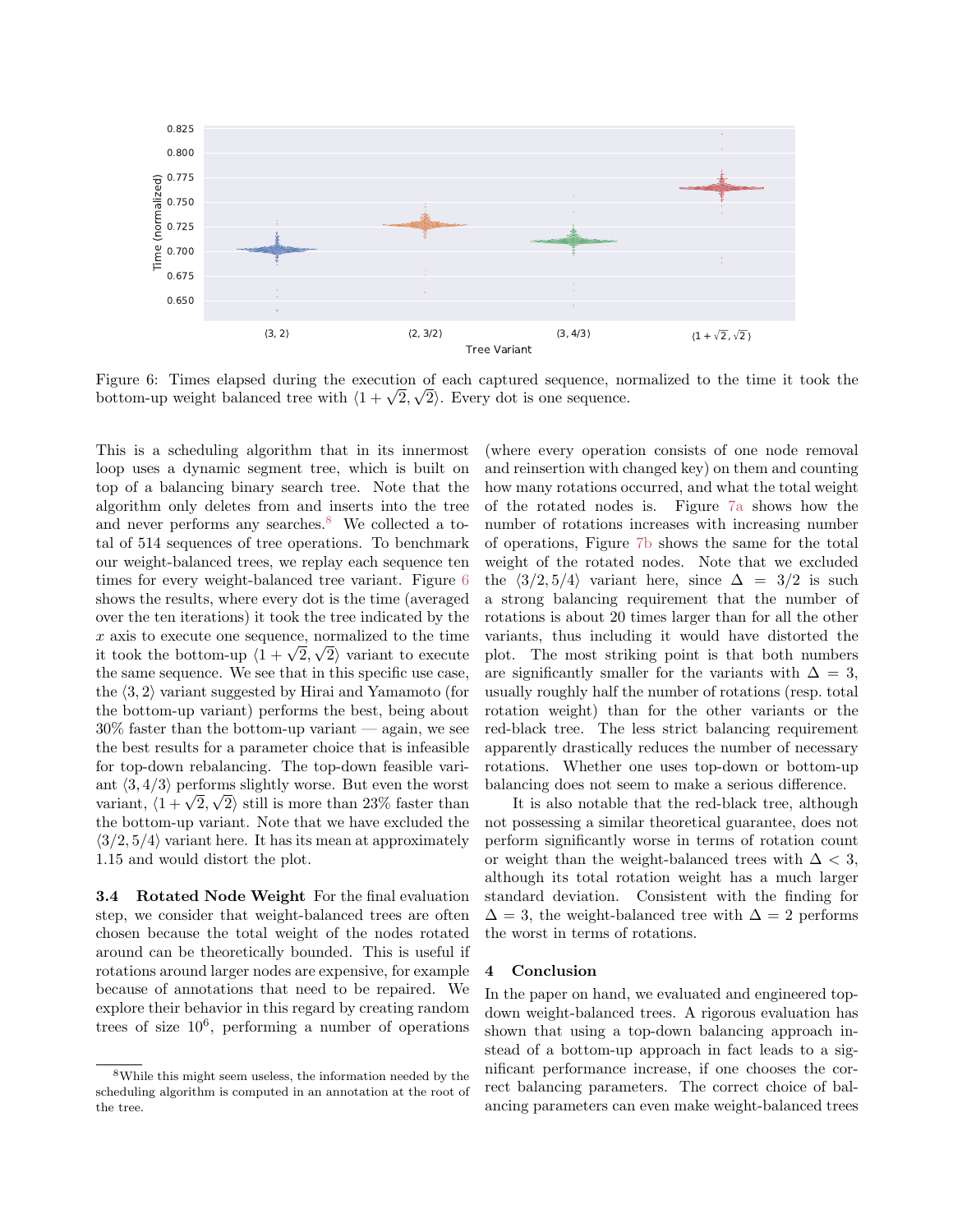<span id="page-9-7"></span>

(a) Total number of of performed rotations (on the y axis) after a number of operations (on the  $x \text{ axis}.$ 

(b) Total node weight of rotated nodes (on the  $y$  axis) after a number of operations (on the x axis).

Figure 7: Rotation count and rotated node weight for several kinds of trees of size  $10^6$  after various numbers of operations. Solid lines report the mean value, while shaded areas indicate the standard deviation.

more performant than red-black trees, which is surprising considering the fact that red-black trees are used widely, while weight-balanced trees have received little attention in practice. However, the balancing parameters should be chosen with the intended use for the weight-balanced tree in mind. If little modification and a lot of searches are expected, we recommend using  $\langle 2, 3/2 \rangle$  because of its superior average node depth. Even stronger balanced choices such as  $\langle 3/2, 5/4 \rangle$  do not look advisable. One should also consider the expected distribution of nodes' keys. For strongly skewed distributions, as for example the zipf case, smaller  $\Delta$ values such as  $\langle 2, 3/2 \rangle$  tend to be advantageous. Also, for these distributions, weight-balanced trees should be chosen over red-black trees, as our analysis of average node depth has shown.

In case that the weight-balanced tree is annotated and rotations, especially around large nodes, are costly, using  $\langle 3, 2 \rangle$  or even larger  $\Delta$  values is likely to be the best of the evaluated choice. In fact, our benchmark of insert and deletion suggests that  $\langle 3, 2 \rangle$  and  $\langle 3, 4/3 \rangle$  are overall fairly performant choices, even if their average path lengths might be slightly inferior. It never seems path lengths might be slightly interior. It never seems<br>to be a good choice to use the classic  $\langle 1 + \sqrt{2}, \sqrt{2} \rangle$ variant. Summarizing these recommendations, it is surprising that empirically, many times the best choice for balancing parameters are parameters for which the theoretical guarantees do not hold, especially in the topdown rebalancing case. Of course, these parameters are only a viable choice if one does not have to worry about artificially crafted adversarial instances.

In the future, it would be interesting to determine

the space of feasible balancing parameters for topdown weight-balanced trees similar to how Hirai and Yamamoto have done for bottom-up weight-balanced trees.

#### References

- <span id="page-9-1"></span>[1] Stephen Adams. Functional Pearls Efficient sets a balancing act. Journal of Functional Programming, 3(4):553–561, October 1993. [doi:10.1017/](http://dx.doi.org/10.1017/S0956796800000885) [S0956796800000885](http://dx.doi.org/10.1017/S0956796800000885).
- <span id="page-9-5"></span>[2] Lukas Barth and Dorothea Wagner. Dataset accompanying "Engineering Top-Down Weight-Balanced Trees". KITOpen Repository, 2019. [doi:10.5445/IR/](http://dx.doi.org/10.5445/IR/1000098852) [1000098852](http://dx.doi.org/10.5445/IR/1000098852).
- <span id="page-9-6"></span>[3] Lukas Barth and Dorothea Wagner. Shaving peaks by augmenting the dependency graph. In Proceedings of the Tenth ACM International Conference on Future Energy Systems, pages 181–191. ACM, 2019. [doi:](http://dx.doi.org/10.1145/3307772.3328298) [10.1145/3307772.3328298](http://dx.doi.org/10.1145/3307772.3328298).
- <span id="page-9-2"></span>[4] Norbert Blum and Kurt Mehlhorn. On the average number of rebalancing operations in weight-balanced trees. Theor. Comput. Sci., 11:303–320, 1980. [doi:](http://dx.doi.org/10.1016/0304-3975(80)90018-3) [10.1016/0304-3975\(80\)90018-3](http://dx.doi.org/10.1016/0304-3975(80)90018-3).
- <span id="page-9-3"></span>[5] Seonghun Cho and Sartaj Sahni. A new weight balanced binary search tree. International Journal of Foundations of Computer Science, 11(03):485–513, 2000. [doi:10.1142/S0129054100000296](http://dx.doi.org/10.1142/S0129054100000296).
- <span id="page-9-0"></span>[6] Thomas H. Cormen, Charles E. Leiserson, and Ronald L. Rivest. Introduction to Algorithms. The MIT Press, 1989.
- <span id="page-9-4"></span>[7] Bernhard Haeupler, Siddhartha Sen, and Robert E. Tarjan. Rank-balanced trees. ACM Trans. Algorithms, 11(4):30:1–30:26, June 2015. [doi:10.1145/2689412](http://dx.doi.org/10.1145/2689412).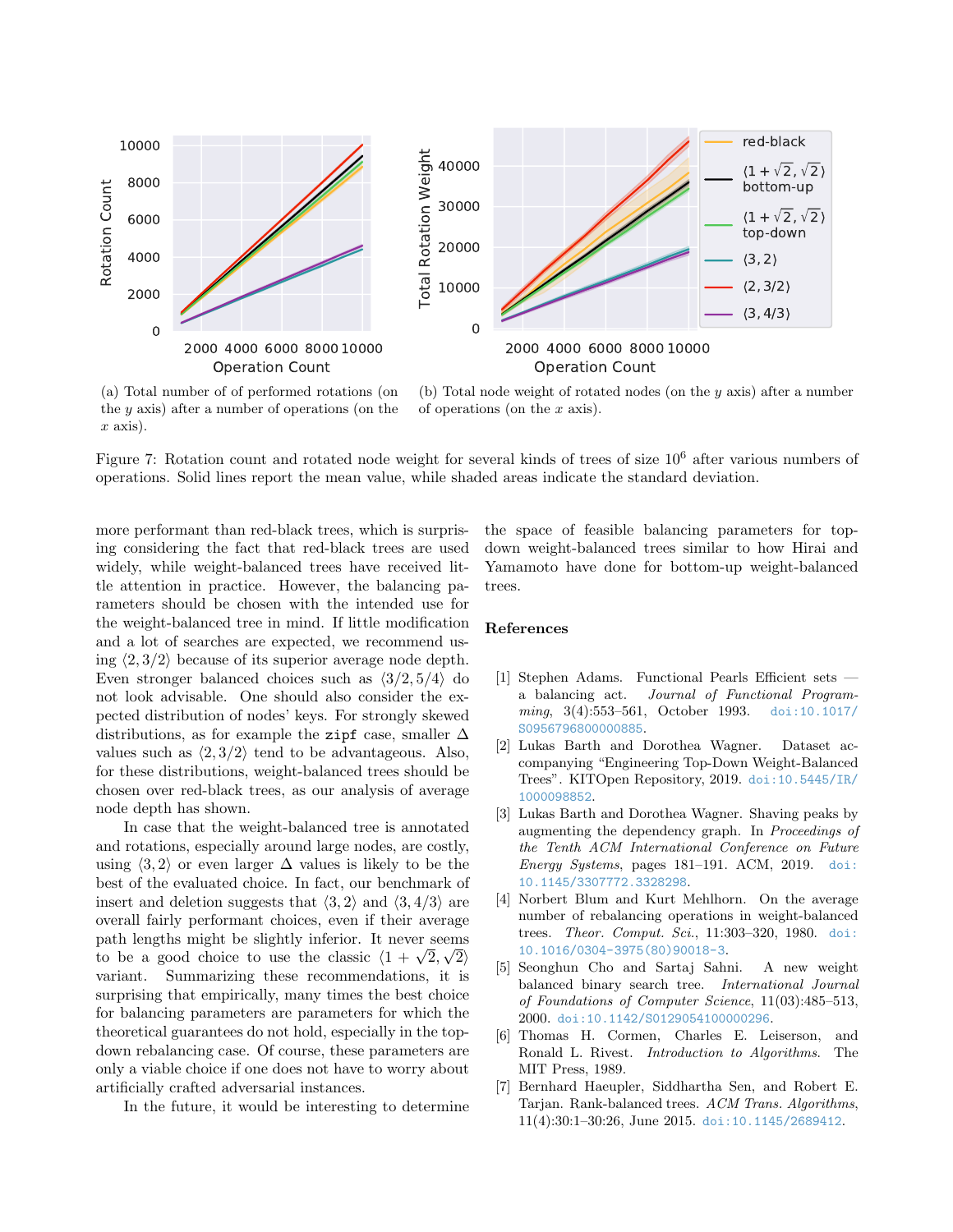- <span id="page-10-4"></span>[8] Yoichi Hirai and Kazuhiko Yamamoto. Balancing weight-balanced trees. Journal of Functional Programming, 21(3):287–307, 2011. [doi:10.1017/](http://dx.doi.org/10.1017/S0956796811000104) [S0956796811000104](http://dx.doi.org/10.1017/S0956796811000104).
- <span id="page-10-1"></span>[9] Donald E. Knuth. The Art of Computer Programming, Volume 3: (2Nd Ed.) Sorting and Searching. Addison Wesley Longman Publishing Co., Inc., Redwood City, CA, USA, 1998.
- <span id="page-10-8"></span>[10] Tony W. Lai and Derick Wood. A top-down updating algorithm for weight-balanced trees. Int. J. Found. Comput. Sci., 4(4):309–324, 1993. [doi:10.](http://dx.doi.org/10.1142/S0129054193000201) [1142/S0129054193000201](http://dx.doi.org/10.1142/S0129054193000201).
- <span id="page-10-10"></span>[11] Erkki Mäkinen. On top-down splaying. BIT Numerical Mathematics, 27(3):330–339, Sep 1987. URL: <https://doi.org/10.1007/BF01933728>, [doi:](http://dx.doi.org/10.1007/BF01933728) [10.1007/BF01933728](http://dx.doi.org/10.1007/BF01933728).
- <span id="page-10-2"></span>[12] Kurt Mehlhorn. Data structures and algorithms 1: Sorting and searching. In EATCS Monographs on Theoretical Computer Science, 1984.
- <span id="page-10-3"></span>[13] Kurt Mehlhorn. Data structures and algorithms 3: Multi-dimensional searching and computational geometry. In EATCS Monographs on Theoretical Computer Science, 1984.
- <span id="page-10-0"></span>[14] Jürg Nievergelt and Edward M. Reingold. Binary

search trees of bounded balance. SIAM Journal on Computing, 2(1):33–43, 1973. [doi:10.1137/0202005](http://dx.doi.org/10.1137/0202005).

- <span id="page-10-9"></span>[15] David M.W. Powers. Applications and explanations of Zipf's law. In Proceedings of the joint conferences on new methods in language processing and computational natural language learning, pages 151–160. Association for Computational Linguistics, 1998.
- <span id="page-10-5"></span>[16] Salvador Roura. A new method for balancing binary search trees. In Fernando Orejas, Paul G. Spirakis, and Jan van Leeuwen, editors, Automata, Languages and Programming, 28th International Colloquium, ICALP 2001, Crete, Greece, July 8-12, 2001, Proceedings, volume 2076 of Lecture Notes in Computer Science, pages 469–480. Springer, 2001. [doi:](http://dx.doi.org/10.1007/3-540-48224-5_39) [10.1007/3-540-48224-5\\\_39](http://dx.doi.org/10.1007/3-540-48224-5_39).
- <span id="page-10-6"></span>[17] Salvador Roura. Fibonacci BSTs: A new balancing method for binary search trees. Theoretical Computer Science,  $482:48 - 59$ ,  $2013.$  [doi:https://doi.org/10.](http://dx.doi.org/https://doi.org/10.1016/j.tcs.2012.11.027) [1016/j.tcs.2012.11.027](http://dx.doi.org/https://doi.org/10.1016/j.tcs.2012.11.027).
- <span id="page-10-7"></span>[18] Robert E. Tarjan. Efficient top-down updating of red-black trees. Princeton University, Department of Computer Science, 1985.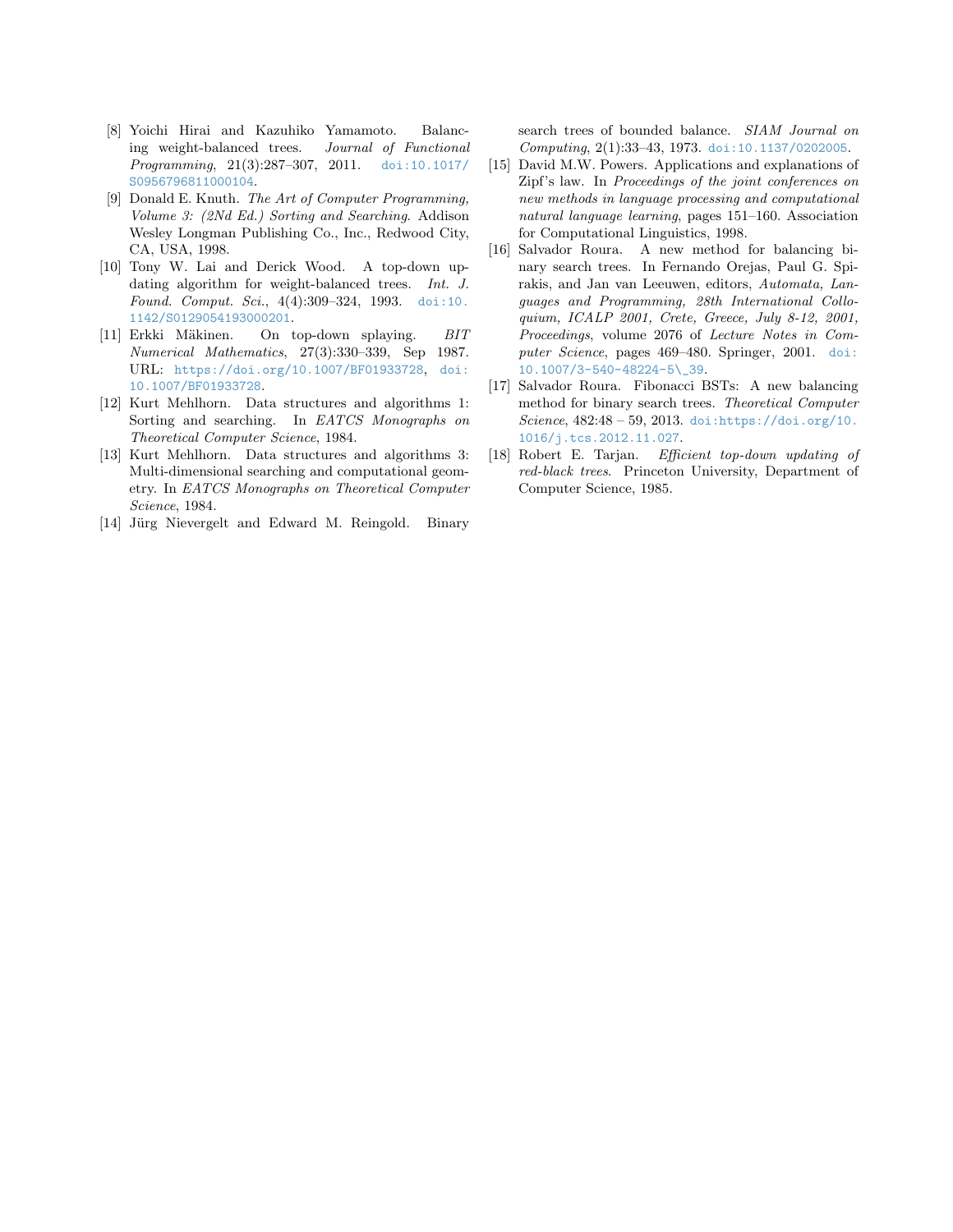# A Code and Data Publication

All evaluated trees as well as all benchmarking code is implemented in C++17. We publish the code (including all benchmarking code) at

# <https://github.com/tinloaf/ygg/>

Note that this is an ongoing project subject to changes. The exact code revision used in this paper can be accessed at

# [https://github.com/tinloaf/ygg/releases/tag/version\\_used\\_for\\_alenex20](https://github.com/tinloaf/ygg/releases/tag/version_used_for_alenex20)

The code includes a file README.md with build instructions. After building, the directory "benchmark" contains all binaries necessary to reproduce our benchmarks. The file BENCHMARKING.md contains instructions on how to run the benchmarks.

We also publish all raw results we obtained from the benchmarks in a separate data publication [\[2\]](#page-9-5). This publication can be accessed at

# <https://publikationen.bibliothek.kit.edu/1000098852>

It also contains a detailled description of the data format output by the various benchmarking tools.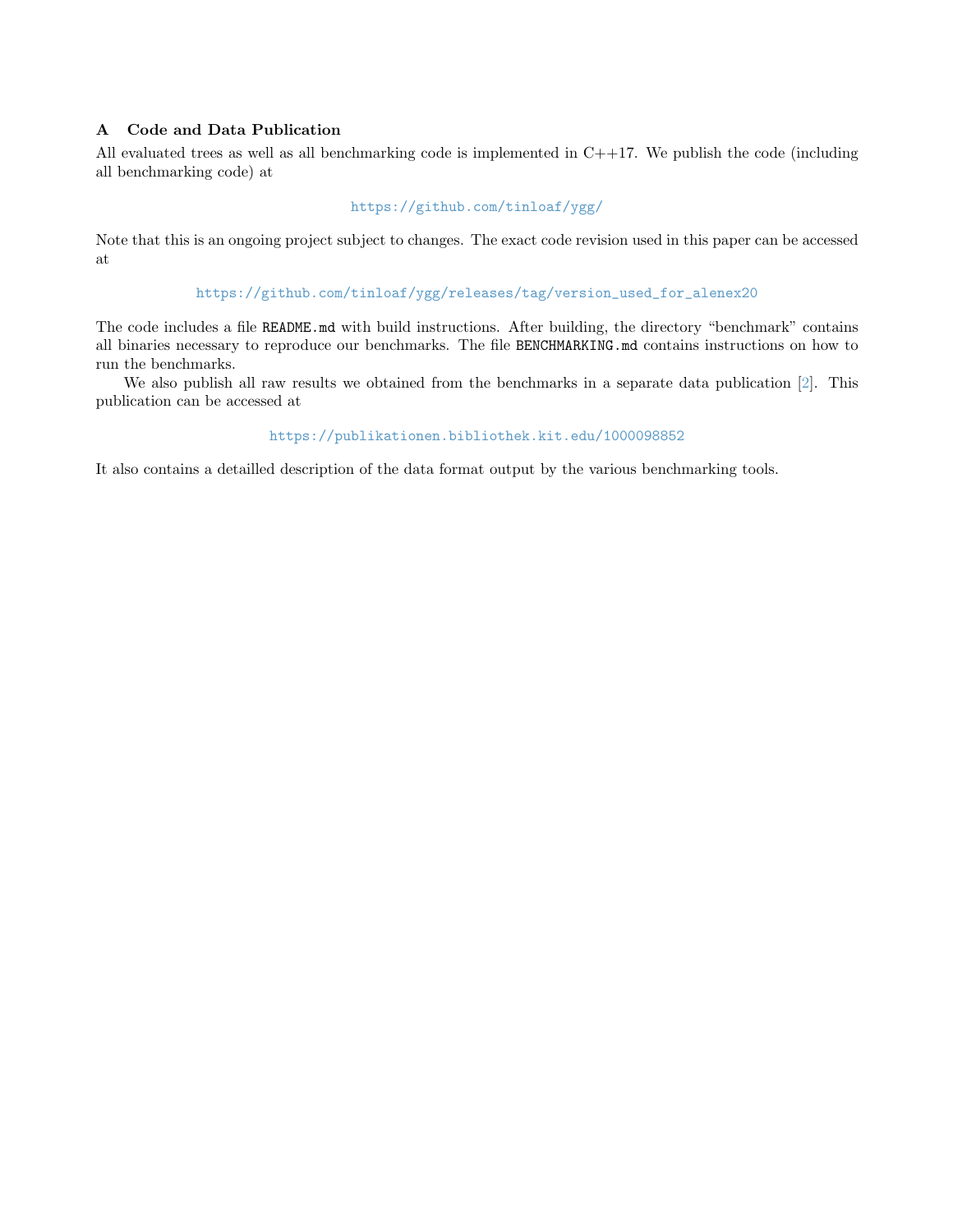#### B Omitted Benchmark Plots

<span id="page-12-0"></span>

Figure 8: Times to insert  $5\%$  new nodes into trees of various sizes. The x axis specifies the size of the base tree. The y axis reports the time needed for a single insertion in microseconds. Shaded areas indicate standard deviation.

<span id="page-12-1"></span>

Figure 9: Times to delete 5% nodes from trees of various sizes. The  $x$  axis specifies the size of the base tree. The y axis reports the time needed for a single deletion in microseconds. Shaded areas indicate standard deviation.